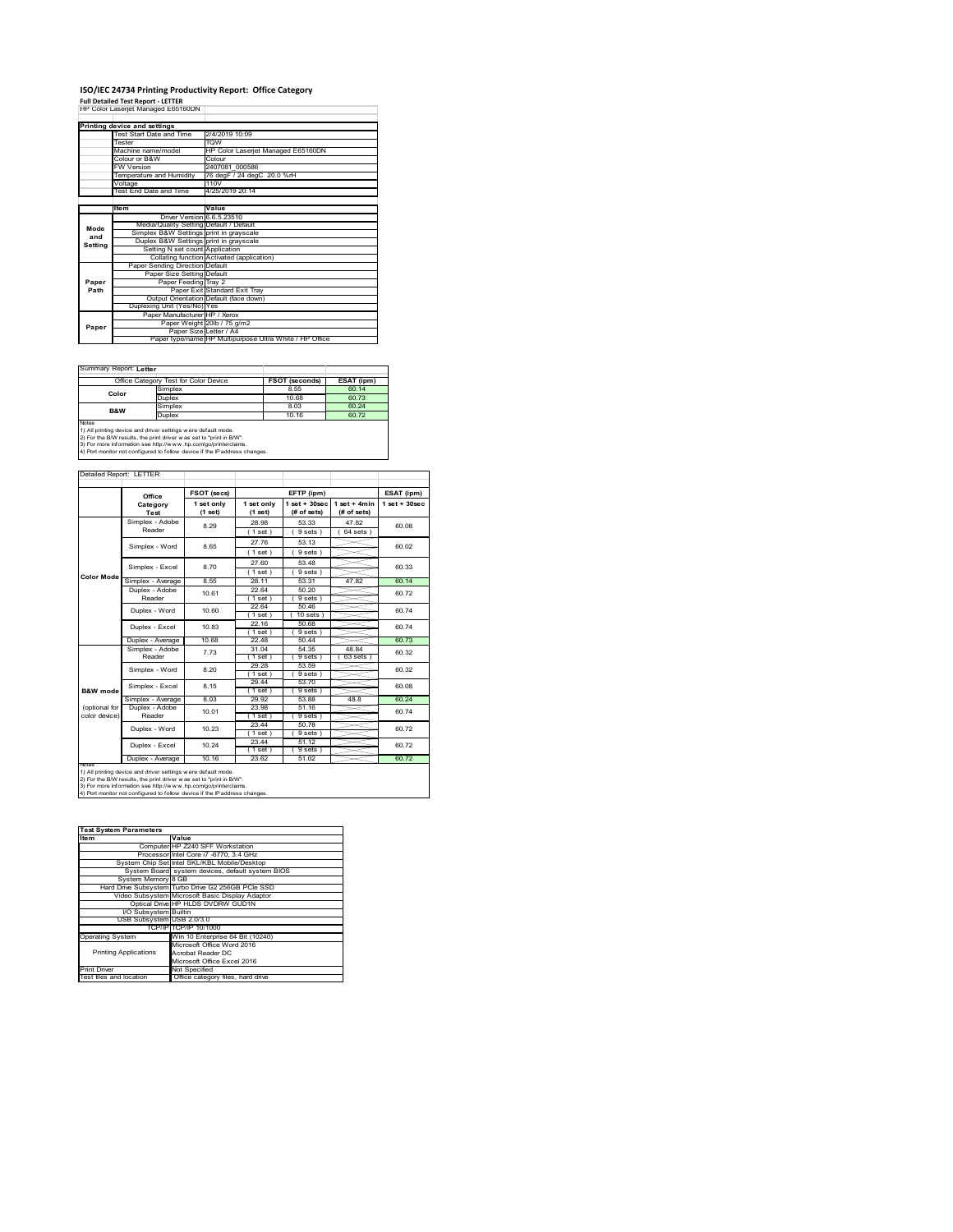# **ISO/IEC 24734 Printing Productivity Report: Office Category<br>Full Detailed Test Report - A4<br>HP Color Laserjet Managed E65160DN |**

|         | Printing device and settings            |                                                         |
|---------|-----------------------------------------|---------------------------------------------------------|
|         | Test Start Date and Time                | 2/4/2019 10:09                                          |
|         | Tester                                  | <b>TOW</b>                                              |
|         | Machine name/model                      | HP Color Laseriet Managed E65160DN                      |
|         | Colour or B&W                           | Colour                                                  |
|         | <b>FW Version</b>                       | 2407081 000586                                          |
|         | Temperature and Humidity                | 76 degF / 24 degC 20.0 %rH                              |
|         | Voltage                                 | 110V                                                    |
|         | Test End Date and Time                  | 4/25/2019 20:14                                         |
|         |                                         |                                                         |
|         | Item                                    | Value                                                   |
|         | Driver Version 6.6.5.23510              |                                                         |
| Mode    | Media/Quality Setting Default / Default |                                                         |
| and     | Simplex B&W Settings print in grayscale |                                                         |
| Setting | Duplex B&W Settings print in grayscale  |                                                         |
|         | Setting N set count Application         |                                                         |
|         |                                         | Collating function Activated (application)              |
|         | Paper Sending Direction Default         |                                                         |
|         | Paper Size Setting Default              |                                                         |
| Paper   | Paper Feeding Tray 2                    |                                                         |
| Path    |                                         | Paper Exit Standard Exit Tray                           |
|         |                                         | Output Orientation Default (face down)                  |
|         | Duplexing Unit (Yes/No) Yes             |                                                         |
|         | Paper Manufacturer HP / Xerox           |                                                         |
| Paper   |                                         | Paper Weight 20lb / 75 g/m2                             |
|         | Paper Size Letter / A4                  |                                                         |
|         |                                         | Paper type/name HP Multipurpose Ultra White / HP Office |

T.

#### Summary Report: **A4**

| Office Category Test for Color Device                                                                                                                                                                                                                                                           |               | <b>FSOT (seconds)</b> | ESAT (ipm) |
|-------------------------------------------------------------------------------------------------------------------------------------------------------------------------------------------------------------------------------------------------------------------------------------------------|---------------|-----------------------|------------|
| Colour                                                                                                                                                                                                                                                                                          | Simplex       | 8.73                  | 56.95      |
|                                                                                                                                                                                                                                                                                                 | <b>Duplex</b> | 10.99                 | 57.50      |
| <b>B&amp;W</b>                                                                                                                                                                                                                                                                                  | Simplex       | 8.33                  | 57.03      |
|                                                                                                                                                                                                                                                                                                 | <b>Duplex</b> | 10.59                 |            |
| Notes<br>1) All printing device and driver settings w ere default mode.<br>2) For the B/W results, the print driver was set to "print in B/W".<br>3) For more information see http://www.hp.com/go/printerclaims.<br>4) Port monitor not configured to follow device if the IP address changes. |               |                       |            |

|                | Office            | FSOT (secs)             |                         | EFTP (ipm)                        |                               | ESAT (ipm)        |
|----------------|-------------------|-------------------------|-------------------------|-----------------------------------|-------------------------------|-------------------|
|                | Category<br>Test  | 1 set only<br>$(1$ set) | 1 set only<br>$(1$ set) | $1$ set + $30$ sec<br>(# of sets) | $1$ set + 4min<br>(# of sets) | $1$ set $+30$ sec |
|                | Simplex - Adobe   | 845                     | 28 43                   | 48.87                             | 45 76                         | 56.93             |
|                | Reader            |                         | (1 set)                 | 9 sets)                           | $60$ sets $)$                 |                   |
|                | Simplex - Word    | 8.95                    | 26.81                   | 50.69                             |                               | 56.98             |
|                |                   |                         | (1 set)                 | 9 sets)                           |                               |                   |
|                | Simplex - Excel   | 8.79                    | 27.31                   | 50.36                             |                               | 56.95             |
| Colour<br>Mode |                   |                         | $1$ set)                | 9 sets)                           |                               |                   |
|                | Simplex - Average | 873                     | 27.51                   | 49.97                             | 45.76                         | 56.95             |
|                | Duplex - Adobe    | 1085                    | 22 12                   | 47.50                             |                               | 57 48             |
|                | Reader            |                         | $1$ set)                | 9 sets)                           |                               |                   |
|                | Duplex - Word     | 11 22                   | 21.38                   | 47.48                             |                               | 57.52             |
|                |                   |                         | (1 set)                 | 9 sets)                           |                               |                   |
|                | Duplex - Excel    | 10.88                   | 22.04<br>(1 set)        | 48.24<br>9 sets                   |                               | 57.52             |
|                | Duplex - Average  | 11.0                    | 21.84                   | 47 74                             |                               | 57.50             |
|                | Simplex - Adobe   |                         | 30.01                   | 52.16                             | 45.39                         |                   |
|                | Reader            | 8.00                    | $1$ set)                | $10$ sets $1$                     | 60 sets 1                     | 57 03             |
|                | Simplex - Word    | 843                     | 28.48                   | 51.73                             |                               | 57.04             |
|                |                   |                         | (1 set)                 | $10$ sets $)$                     |                               |                   |
|                | Simplex - Excel   | 8.56                    | 28.06                   | 51 70                             |                               | 57 03             |
| B&W mode       |                   |                         | $1$ set)                | $10$ sets $)$                     |                               |                   |
|                | Simplex - Average | 8.3                     | 28.85                   | 51.86                             | 45.4                          | 57.03             |
| (optional for  | Duplex - Adobe    | 10.32                   | 23.28                   | 49.78                             |                               | 57.52             |
| color device)  | Reader            |                         | 1 set)                  | $10$ sets $)$                     |                               |                   |
|                | Duplex - Word     | 1084                    | 22.16                   | 49.02                             |                               | 57 14             |
|                |                   |                         | (1 set)                 | $10$ sets $)$                     |                               |                   |
|                | Duplex - Excel    | 10.60                   | 22.64<br>$1$ set $)$    | 49.52<br>$10$ sets)               |                               | 57 50             |
|                | Duplex - Average  | 106                     | 22.69                   | 49.44                             |                               | 57.38             |

1) All printing device and driver settings were default mode.<br>2) For the B/W results, the print driver was set to "print in B/W".<br>3) For more information see http://www.hp.com/go/printerclaims.<br>4) Port monitor not configur

| <b>Test System Parameters</b> |                                                    |  |  |
|-------------------------------|----------------------------------------------------|--|--|
| Item                          | Value                                              |  |  |
|                               | Computer HP Z240 SFF Workstation                   |  |  |
|                               | Processor Intel Core i7 -6770, 3.4 GHz             |  |  |
|                               | System Chip Set Intel SKL/KBL Mobile/Desktop       |  |  |
|                               | System Board system devices, default system BIOS   |  |  |
| System Memory 8 GB            |                                                    |  |  |
|                               | Hard Drive Subsystem Turbo Drive G2 256GB PCIe SSD |  |  |
|                               | Video Subsystem Microsoft Basic Display Adaptor    |  |  |
|                               | Optical Drive HP HLDS DVDRW GUD1N                  |  |  |
| I/O Subsystem Builtin         |                                                    |  |  |
| USB Subsystem USB 2.0/3.0     |                                                    |  |  |
|                               | TCP/IP TCP/IP 10/1000                              |  |  |
| <b>Operating System</b>       | Win 10 Enterprise 64 Bit (10240)                   |  |  |
|                               | Microsoft Office Word 2016                         |  |  |
| <b>Printing Applications</b>  | Acrobat Reader DC                                  |  |  |
|                               | Microsoft Office Excel 2016                        |  |  |
| <b>Print Driver</b>           | Not Specified                                      |  |  |
| Test files and location       | Office category files, hard drive                  |  |  |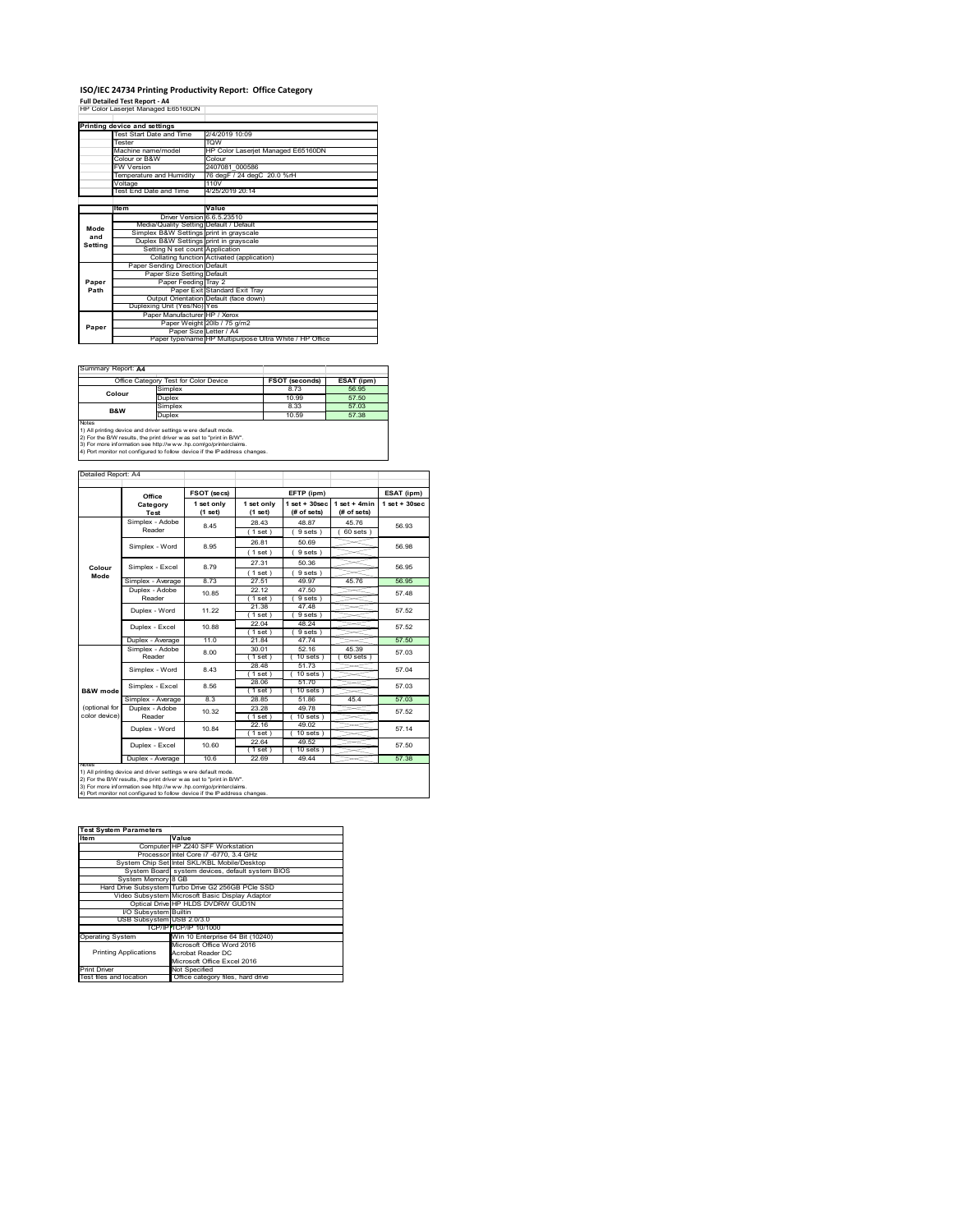### **ISO/IEC 24734 Printing Productivity Report: Office Category**

**Feature Performance Full Report ‐ Office Feature Performance Test** HP Color Laserjet Managed E65160DN

|         | Printing device and settings            |                                                         |
|---------|-----------------------------------------|---------------------------------------------------------|
|         | Test Start Date and Time                | 2/4/2019 10:09                                          |
|         | Tester                                  | <b>TOW</b>                                              |
|         | Machine name/model                      | HP Color Laserjet Managed E65160DN                      |
|         | Colour or B&W                           | Colour                                                  |
|         | <b>FW Version</b>                       | 2407081 000586                                          |
|         | Temperature and Humidity                | 76 degF / 24 degC 20.0 %rH                              |
|         | Voltage                                 | 110V                                                    |
|         | Test End Date and Time                  | 4/25/2019 20:14                                         |
|         |                                         |                                                         |
|         | Item                                    | Value                                                   |
|         | Driver Version 6.6.5.23510              |                                                         |
| Mode    | Media/Quality Setting Default / Default |                                                         |
| and     | Simplex B&W Settings print in grayscale |                                                         |
| Setting | Duplex B&W Settings print in grayscale  |                                                         |
|         | Setting N set count Application         |                                                         |
|         |                                         | Collating function Activated (application)              |
|         | Paper Sending Direction Default         |                                                         |
|         | Paper Size Setting Default              |                                                         |
| Paper   | Paper Feeding Tray 2                    |                                                         |
| Path    |                                         | Paper Exit Standard Exit Trav                           |
|         |                                         | Output Orientation Default (face down)                  |
|         | Duplexing Unit (Yes/No) Yes             |                                                         |
|         | Paper Manufacturer HP / Xerox           |                                                         |
| Paper   |                                         | Paper Weight 20lb / 75 g/m2                             |
|         | Paper Size Letter / A4                  |                                                         |
|         |                                         | Paper type/name HP Multipurpose Ultra White / HP Office |

 $\mathcal{L}^{\text{max}}_{\text{max}}$  , and  $\mathcal{L}^{\text{max}}_{\text{max}}$ 

| <b>ISO Print Productivity Report: Feature Performance Test Summary</b>                                                                                                                                                                                                                     |         |                               |                                      |  |
|--------------------------------------------------------------------------------------------------------------------------------------------------------------------------------------------------------------------------------------------------------------------------------------------|---------|-------------------------------|--------------------------------------|--|
| <b>Printing Modes</b><br>(Feature Adobe Reader - Office test file)                                                                                                                                                                                                                         |         |                               | <b>Feature Performance Ratio</b>     |  |
|                                                                                                                                                                                                                                                                                            |         | FSOT (base)<br>FSOT (feature) | <b>ESAT (feature)</b><br>ESAT (base) |  |
| A5. Landscape Feed, Simplex, Colour                                                                                                                                                                                                                                                        | Simplex | 112%                          | 130%                                 |  |
| A5. Portrait Feed. Simplex. Colour                                                                                                                                                                                                                                                         | Simplex | 77%                           | 35%                                  |  |
| Legal, Simplex, Colour                                                                                                                                                                                                                                                                     | Simplex |                               |                                      |  |
| Legal, Duplex, Colour                                                                                                                                                                                                                                                                      | Duplex  |                               |                                      |  |
| A4, 1200 dpi, Simplex, Colour                                                                                                                                                                                                                                                              | Simplex |                               |                                      |  |
| Letter, 1200 dpi, Simplex, Colour                                                                                                                                                                                                                                                          | Simplex |                               |                                      |  |
| A4, General Office, Simplex, Colour                                                                                                                                                                                                                                                        | Simplex |                               |                                      |  |
| Letter, General Office, Simplex, Colour                                                                                                                                                                                                                                                    | Simplex |                               |                                      |  |
| A5. Landscape Feed. Simplex. B/W                                                                                                                                                                                                                                                           | Simplex | 116%                          | 131%                                 |  |
| A5, Portrait Feed, Simplex, B/W                                                                                                                                                                                                                                                            | Simplex | 76%                           | 39%                                  |  |
| Legal, Simplex, B/W                                                                                                                                                                                                                                                                        | Simplex |                               |                                      |  |
| Legal, Duplex, B/W                                                                                                                                                                                                                                                                         | Duplex  |                               |                                      |  |
| A4, 1200 dpi, Simplex, B/W                                                                                                                                                                                                                                                                 | Simplex |                               |                                      |  |
| Letter, 1200 dpi, Simplex, B/W                                                                                                                                                                                                                                                             | Simplex |                               |                                      |  |
| A4. General Office. Simplex. B/W                                                                                                                                                                                                                                                           | Simplex |                               |                                      |  |
| Letter, General Office, Simplex, B/W                                                                                                                                                                                                                                                       | Simplex |                               |                                      |  |
| Notes<br>1) All printing device and driver settings were default mode.<br>2) Test conducted with 8-paper Office Feature Performance file.<br>3) For more information see http://www.hp.com/go/printerclaims.<br>4) Port monitor not configured to follow device if the IP address changes. |         |                               |                                      |  |

**FSOT Base ESAT Base 1 set FSOT (secs) 1 set + 30 sec ESAT (ipm) FSOT (base) FSOT (feature) ESAT (feature) ESAT (base) A5, Landscape Feed, Simplex, Colour** 13.03 56.77 11.67 74.3 112% 130% 130%<br>**A5, Portrait Feed, Simplex, Colour** 13.03 56.77 17.14 20.4 77% 35% **A5, Portrait Feed, Simplex, Colour** 13.03 56.77 17.14 20.4 77% 35% **Legal, Simplex, Colour** Legal, Duplex, Colou **A4, 1200 dpi, Simplex, Colour 13.03 56.77 Letter, 1200 dpi, Simplex, Colour A4, General Office, Simplex, Colour** 13.03 56.77 **Letter, General Office, Simplex, Colour A5, Landscape Feed, Simplex, B/W** 12.63 56.77 10.95 74.9 116% 131% **A5, Portrait Feed, Simplex, B/W** 12.63 56.77 16.73 22.6 76% 39% **Legal, Simplex, B/W Legal, Duplex, B/W A4, 1200 dpi, Simplex, B/W** 12.63 56.77 **Letter, 1200 dpi, Simplex, B/W A4, General Office, Simplex, B/W** 12.63 56.77 **Letter, General Office, Simplex, B/W** Notes<br>1) All printing device and driver settings were default mode.<br>2) Test conducted with 8-paper Office Feature Performance file<br>3) For more information see http://www..hp.com/go/printerclaims.<br>4) Port monitor not config **Feature Performance Full Report - Feature Printing Mode: 'Office' Feature Performance Test Printing Modes**<br> **Printing Mode Feature Performance**<br> **FEAT ESAT ESAT ESAT ESAT ESAT ESAT ESAT ESAT ESAT ESAT ESAT ESAT ESAT ESAT ESAT ESAT ESAT ESAT ESAT ESAT ESAT ESAT ESA** 

|          | <b>Test System Parameters</b> |                                                    |
|----------|-------------------------------|----------------------------------------------------|
|          | Item                          | Value                                              |
|          |                               | Computer HP Z240 SFF Workstation                   |
|          |                               | Processor Intel Core i7 -6770, 3.4 GHz             |
|          |                               | System Chip SetHntel SKL/KBL Mobile/Desktop        |
|          |                               | System Board system devices, default system BIOS   |
| Test     | System Memory 8 GB            |                                                    |
| System   |                               | Hard Drive Subsystem Turbo Drive G2 256GB PCle SSD |
|          |                               | Video Subsystem Microsoft Basic Display Adaptor    |
|          |                               | Optical Drive HP HLDS DVDRW GUD1N                  |
|          | I/O Subsystem Builtin         |                                                    |
|          | USB Subsystem USB 2.0/3.0     |                                                    |
| I/O      |                               | TCP/IPITCP/IP 10/1000                              |
|          | <b>Operating System</b>       | Win 10 Enterprise 64 Bit (10240)                   |
|          |                               | Microsoft Office Word 2016                         |
| Software | <b>Printing Applications</b>  | Acrobat Reader DC                                  |
|          |                               | Microsoft Office Excel 2016                        |
|          | <b>Print Driver</b>           | Not Specified                                      |
|          | Test files and location       | Office category files, hard drive                  |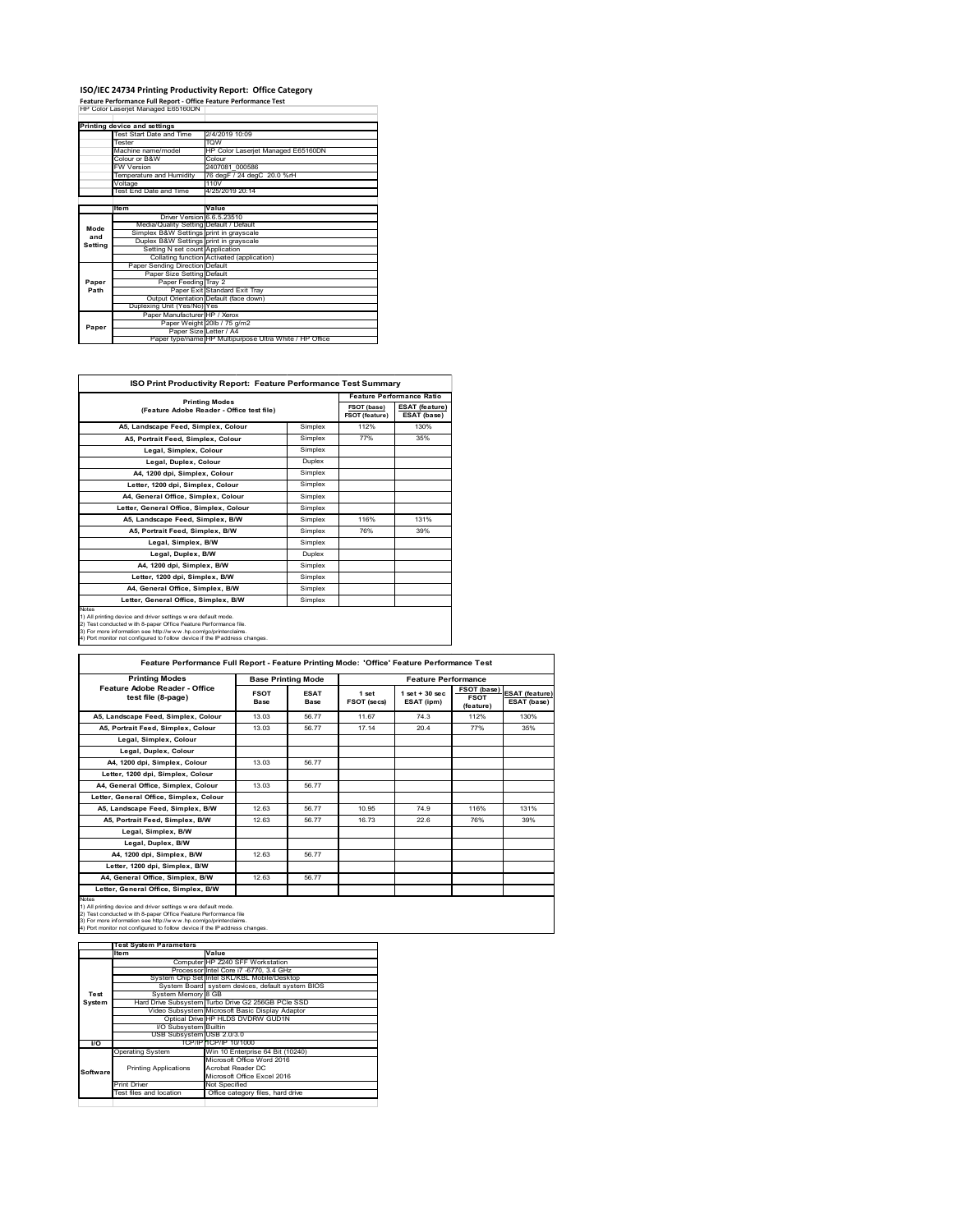#### **ISO/IEC 17629 First Print Out Time Report: Office Category Full Detailed Test Report ‐ LETTER**

|  |  | HP Color Laserjet Managed E65160DN |
|--|--|------------------------------------|

|            | Printing device and settings |                                    |  |
|------------|------------------------------|------------------------------------|--|
|            | Test Start Date and Time     | 2/4/2019 9:47                      |  |
|            | Tester                       | <b>TOW</b>                         |  |
|            | Machine name/model           | HP Color Laserjet Managed E65160DN |  |
|            | Colour or B&W                | Colour                             |  |
|            | <b>FW Version</b>            | 2407081 000586                     |  |
|            | Configuration (options)      | Default                            |  |
|            | Controller                   | 11.105                             |  |
|            | Printing device page count   | Not Specified                      |  |
|            | Printing supplies page count | Not Specified                      |  |
|            | Temperature and Humidity     | 76 degF / 24 degC 20.0 %rH         |  |
|            | Voltage                      | 110V                               |  |
|            | Test End Date and Time       | 2/5/2019 11:52                     |  |
|            |                              |                                    |  |
|            | <b>Item</b>                  | Value                              |  |
| Mode       | PDL and driver version       | 6.6.5.23510                        |  |
| and        | Print Quality mode           | default                            |  |
| Setting    | <b>B&amp;W</b> settings      | default                            |  |
|            | Paper feed orientation       | Short Edge                         |  |
| Paper      | Paper type setting           | default                            |  |
|            | Paper feeding                | Standard cassette                  |  |
|            | Paper exit                   | Standard exit tray                 |  |
| Paper Path | Output orientation           | default (face up or face down)     |  |

**ISO First Page Out Time Summary Report: Office Category**

| Summary Report: Letter                                                  |               |                                                                            |
|-------------------------------------------------------------------------|---------------|----------------------------------------------------------------------------|
|                                                                         |               | FPOT from Ready (seconds)                                                  |
| Color                                                                   | Simplex       | 548                                                                        |
|                                                                         | <b>Duplex</b> |                                                                            |
| <b>B&amp;W</b>                                                          | Simplex       | 4.96                                                                       |
| Duplex                                                                  |               |                                                                            |
| Notes<br>1) All printing device and driver settings w ere default mode. |               |                                                                            |
| 2) For the B/W results, the print driver was set to "print in B/W".     |               |                                                                            |
| 3) For more information see http://www.hp.com/go/printerclaims.         |               |                                                                            |
|                                                                         |               | 4) Port monitor not configured to follow device if the IP address changes. |
| 5) Page counts w ere collected after completion of the tests.           |               |                                                                            |

|                                | ISO First Page Out Time Report: Office Category                                                                                                                                                                                                                                                                                                                                                             |                            |                                   |                                   |                            |                   |
|--------------------------------|-------------------------------------------------------------------------------------------------------------------------------------------------------------------------------------------------------------------------------------------------------------------------------------------------------------------------------------------------------------------------------------------------------------|----------------------------|-----------------------------------|-----------------------------------|----------------------------|-------------------|
| <b>Detailed Report: LETTER</b> |                                                                                                                                                                                                                                                                                                                                                                                                             | Word<br>(seconds)          | Excel<br>(seconds)                | Adobe<br>Reader<br>(seconds)      | Average<br>(seconds)       | <b>Delay Time</b> |
|                                | FPOT from Ready - Simplex                                                                                                                                                                                                                                                                                                                                                                                   | 5.63                       | 5.66                              | 5.15                              | 5.48                       | 21 Seconds        |
|                                | FPOT from Ready - Duplex                                                                                                                                                                                                                                                                                                                                                                                    |                            |                                   |                                   |                            |                   |
| <b>Color Mode</b>              | FPOT from Sleep - Simplex                                                                                                                                                                                                                                                                                                                                                                                   |                            |                                   | 11.27                             |                            | 95 Minutes        |
|                                | Recovery Time                                                                                                                                                                                                                                                                                                                                                                                               |                            |                                   | 6.1                               |                            |                   |
|                                | FPOT from Off - Simplex                                                                                                                                                                                                                                                                                                                                                                                     |                            |                                   | 137.24                            |                            |                   |
|                                | Warm-up Time                                                                                                                                                                                                                                                                                                                                                                                                |                            |                                   | 132.09                            |                            |                   |
|                                | FPOT from Ready - Simplex                                                                                                                                                                                                                                                                                                                                                                                   | 5.06                       | 5.03                              | 4.78                              | 4.96                       | 21 Seconds        |
|                                | FPOT from Ready - Duplex                                                                                                                                                                                                                                                                                                                                                                                    |                            |                                   |                                   |                            |                   |
| <b>B&amp;W Mode</b>            | FPOT from Sleep - Simplex                                                                                                                                                                                                                                                                                                                                                                                   |                            |                                   | 10.59                             |                            | 95 Minutes        |
|                                |                                                                                                                                                                                                                                                                                                                                                                                                             |                            |                                   | 5.8                               |                            |                   |
|                                | Recovery Time                                                                                                                                                                                                                                                                                                                                                                                               |                            |                                   |                                   |                            |                   |
|                                | FPOT from Off - Simplex                                                                                                                                                                                                                                                                                                                                                                                     |                            |                                   | 135 75                            |                            |                   |
| Notes                          | Warm-up Time                                                                                                                                                                                                                                                                                                                                                                                                |                            |                                   | 130.97                            |                            |                   |
| <b>HP Data Table</b>           | 1) All printing device and driver settings w ere default mode.<br>2) For the B/W results, the print driver was set to "print in B/W".<br>3) For more information see http://www.hp.com/go/printerclaims.<br>4) Port monitor not configured to follow device if the IP address changes.<br>5) Page counts w ere collected after completion of the tests.<br>6) Details for FPOT from Sleep are show n below. |                            |                                   |                                   |                            |                   |
|                                |                                                                                                                                                                                                                                                                                                                                                                                                             |                            |                                   |                                   |                            |                   |
| <b>Detailed Report: LETTER</b> |                                                                                                                                                                                                                                                                                                                                                                                                             | <b>FPOT Avg</b><br>(se cs) | FPOT (secs)<br><b>Iteration 1</b> | FPOT (secs)<br><b>Iteration 2</b> | FPOT (secs)<br>Iteration 3 | Application       |
|                                | FPOT from Sleep                                                                                                                                                                                                                                                                                                                                                                                             | 11.27                      | 11.20                             | 11.33                             | N/A                        | Adobe Reader      |
| <b>Color Mode</b>              | FPOT from Sleep (15 minutes)<br>HP/Non ISO Test                                                                                                                                                                                                                                                                                                                                                             | 7.06                       | 7.05                              | 7.07                              | N/A                        | Adobe Reader      |
| <b>B&amp;W Mode</b>            | FPOT from Sleep                                                                                                                                                                                                                                                                                                                                                                                             | 10.59                      | 10.59                             | 10.58                             | N/A                        | Adobe Reader      |

Notes<br>1) All printing device and driver settings w ere default mode.<br>2) For the B/W results, the print driver w as set to "print in B/W".<br>3 DLP includes detailed iterations as data measurements may vary run to run.

|            | <b>Test System Parameters</b> |                                     |  |  |  |  |
|------------|-------------------------------|-------------------------------------|--|--|--|--|
|            | Item                          | Value                               |  |  |  |  |
|            | Computer                      | HP Z240 SFF Workstation             |  |  |  |  |
|            | Processor                     | Intel Core i7 -6770, 3.4 GHz        |  |  |  |  |
|            | System Chip Set               | Intel SKL/KBL Mobile/Desktop        |  |  |  |  |
|            | System Board                  | system devices, default system BIOS |  |  |  |  |
| Test       | <b>System Memory</b>          | 8 GB                                |  |  |  |  |
| System     | <b>Hard Drive Subsystem</b>   | Turbo Drive G2 256GB PCle SSD       |  |  |  |  |
|            | Video Subsystem               | Microsoft Basic Display Adaptor     |  |  |  |  |
|            | Optical Drive                 | HP HLDS DVDRW GUD1N                 |  |  |  |  |
|            | I/O Subsystem                 | Builtin                             |  |  |  |  |
|            | <b>USB Subsystem</b>          | USB 2.0/3.0                         |  |  |  |  |
| Printing   |                               |                                     |  |  |  |  |
| Device     | TCP/IP                        | 10/1000                             |  |  |  |  |
| Connection |                               |                                     |  |  |  |  |
|            | <b>Operating System</b>       | Win 10 Enterprise 64 Bit (10240)    |  |  |  |  |
|            |                               | Microsoft Word 2016                 |  |  |  |  |
| Software   | <b>Printing Applications</b>  | Microsoft Excel 2016                |  |  |  |  |
|            |                               | Adobe Reader DC                     |  |  |  |  |